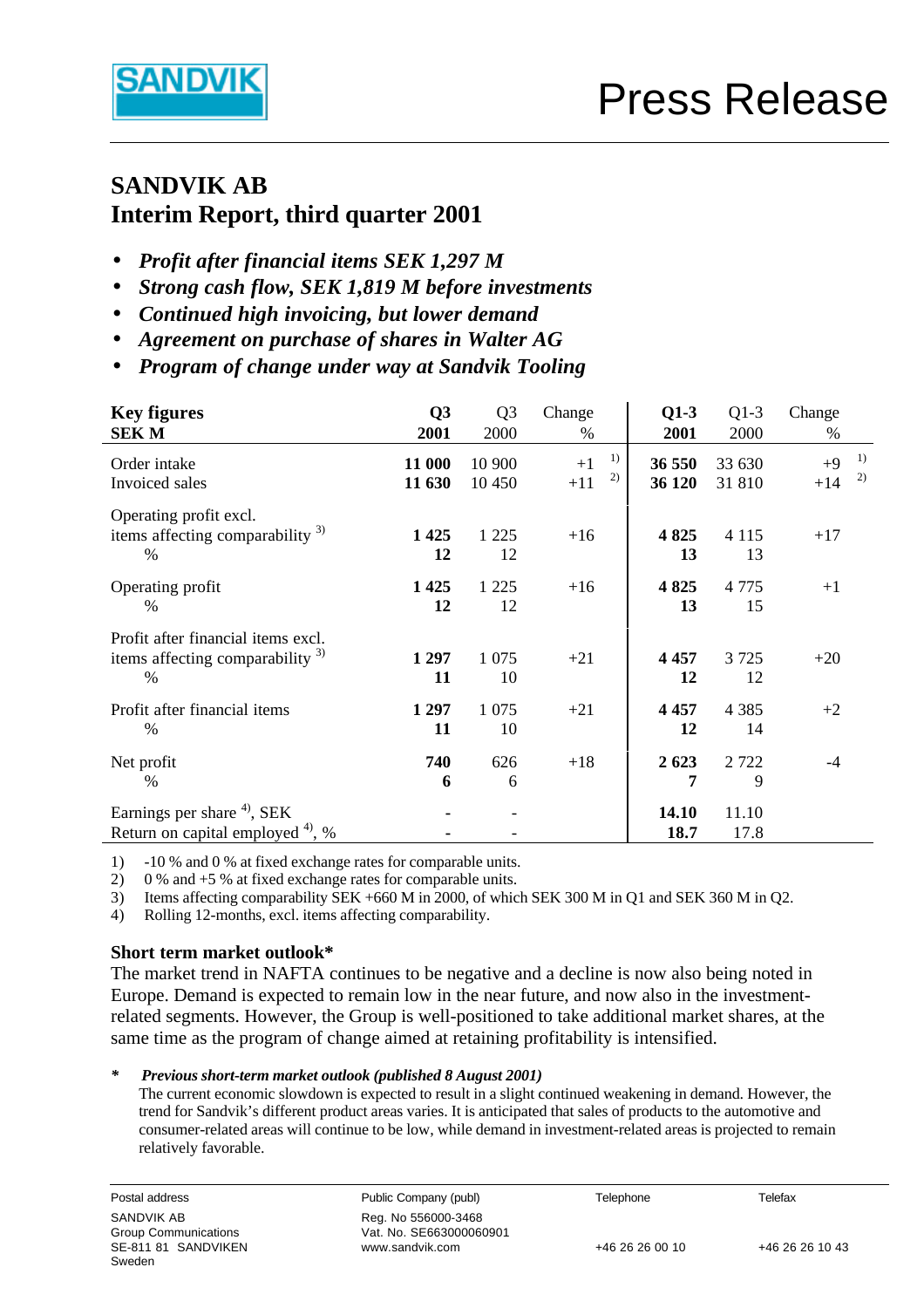## **Third quarter 2001**

## **Sales (see appendix 2)**



Order intake in the third quarter amounted to SEK 11,000 M (10,900), an increase of 1%. At fixed exchange rates for comparable units, a decrease of 10% was noted. Order intake remained low in NAFTA and South America and a weakening trend was now noted in Europe.

Invoiced sales amounted to SEK 11,630 M (10,450), a total increase of 11%. At fixed exchange rates for comparable units, invoicing was unchanged compared with a year earlier. Higher exchange rates affected invoicing favorably during the quarter by 10%.

|                     | <b>Invoiced sales</b> |            | Change*       |
|---------------------|-----------------------|------------|---------------|
| Market area         | <b>SEK M</b>          | Share %    | $\frac{6}{9}$ |
| EU                  | 4 3 2 6               | 37         | $-3$          |
| Rest of Europe      | 902                   | 8          | $+31$         |
| <b>Europe total</b> | 5 2 2 8               | 45         | $+2$          |
| <b>NAFTA</b>        | 2855                  | 25         | $-10$         |
| South America       | 475                   | 4          | $-16$         |
| Africa/Middle East  | 603                   | 5          | $+3$          |
| Asia/Australia      | 2469                  | 21         | $+16$         |
| <b>Total</b>        | 11 630                | <b>100</b> | ±0            |

#### **Development by market area, third quarter 2001**

change from the third quarter 2000 at fixed exchange rates for comparable units.

The rate of change in invoiced sales varied sharply among the market areas. Invoicing declined within the EU, which was attributable to lower demand in the Sandvik Specialty Steels business area. In contrast, the increase in Rest of Europe was strong, particularly in Eastern Europe. Sandvik Tooling continued to post a favorable trend in Europe.

Invoicing fell sharply in NAFTA and South America, mainly within Sandvik Specialty Steels, but also for Sandvik Tooling. The trend was positive in Africa/Middle East and Asia/Australia, particularly in China, India and Australia.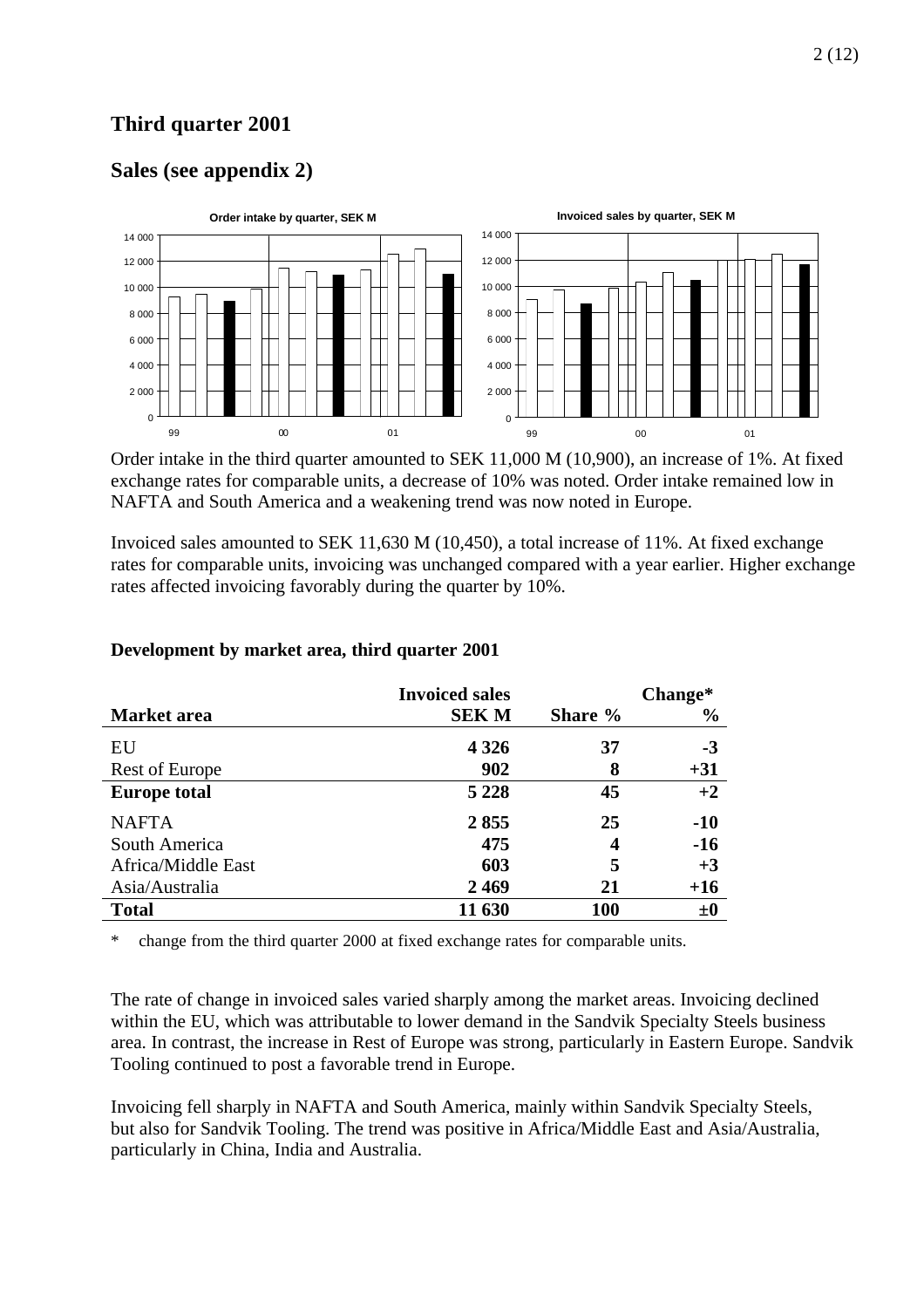Invoicing to the general engineering industry was favorable as well as to the oil/gas industry for investment-related products. Demand from the automotive industry was satisfactory in Europe but weak in NAFTA. Sales to the electronics industry fell sharply and a weakening was noted to the aerospace industry. Activity in the mining industry was high, but with large differences geographically. Invoicing to the construction industry was favorable in Asia/Australia, but declined in NAFTA.



### **Earnings and cash flow in the third quarter (see appendix 1)**

Operating profit in the third quarter amounted to SEK 1,425 M (1,225). Compared with the yearearlier period, earnings increased by 16%, but was largely unchanged taking into account that the third quarter a year earlier included restructuring costs of SEK 210 M. Operating margin was 12% and was affected adversely by lower capacity utilization. Changes in currency exchange rates had a positive affect of approximately SEK 170 M on earnings (520 from beginning of the year). The Sandvik Mining and Construction business area posted a continued strong earnings improvement.

Net financial expense was SEK 128 M (expense: 150). Profit after net financial items rose 21% to SEK 1,297 M, 11% of invoiced sales. Net profit was SEK 740 M (626). Earnings per share, excluding items affecting comparability, were SEK 2.90 (2.40) and SEK 14.10 for the past 12 months (12.20 for full-year 2000).

Cash flow from operating activities amounted to SEK 1,819 M. Working capital declined, attributable mainly to lower accounts receivable. The higher inventory volume was related entirely to raw materials within Sandvik Tooling. Investments in property, plant and equipment in the quarter amounted to SEK 646 M and acquisitions to SEK 45 M.

Interest-bearing liabilities and provisions reduced by liquid assets produced a net debt of SEK 9,237 M (9,552 at 30 June 2001). During the quarter, SEK 1,070 M was transferred from the Swedish Sandvik companies to a newly formed pension fund in Sweden independent of the Group. The amount represented the pension liability of the companies to salaried employees, which thereby is no longer included in the consolidated balance sheet. Liquid assets amounted to SEK 2,796 M (1,916) and loans amounted to SEK 9,770 M (8,183).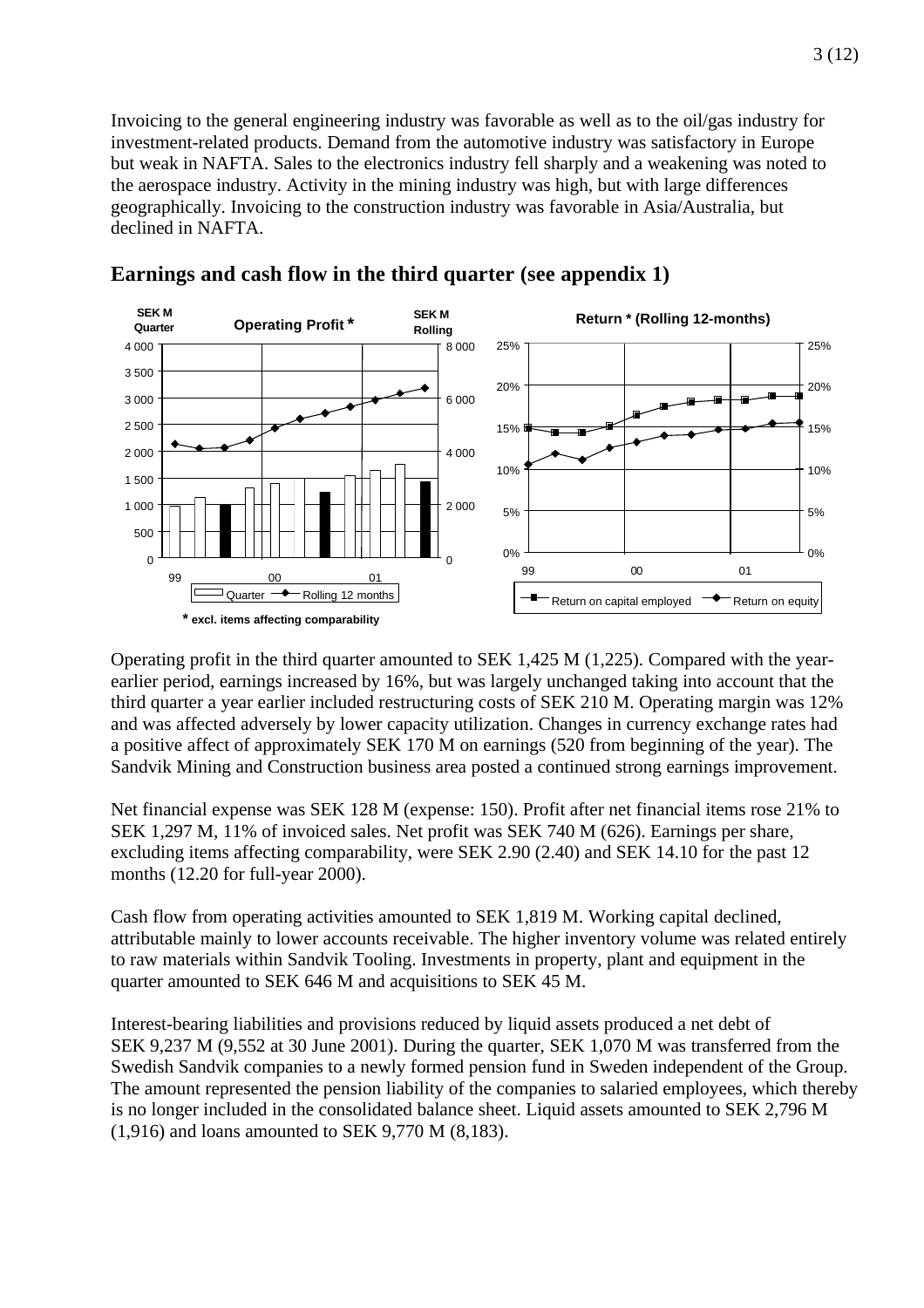The return on capital employed excluding items affecting comparability during the past 12 months amounted to 18.7% (18.2% for full-year 2000) and the return on equity amounted to 15.5% (14.7%). The number of shares outstanding was 252,849,000 after a buyback of 3,531,000 shares during the third quarter. Equity per share was SEK 94.00 (89.00), and the equity ratio was 50% (55). The net debt/equity ratio was 0.4 (0.3).

The number of employees was 34,570 at the end of the period, a decline of 397 persons for comparable units during the quarter.

### **Business areas (see appendix 2) – Third quarter 2001**

Sandvik's operations consist of three business areas: Sandvik Tooling, Sandvik Mining and Construction, and Sandvik Specialty Steels, areas in which the technology content is considerable and the Group occupies leading global positions.

| <b>SEK M</b>     | $\overline{\text{O3}}$<br>2001 | Q3<br>2000 | Change<br>$\%$ | 01-3<br>2001 | O1-3<br>2000 | Change<br>% |        |
|------------------|--------------------------------|------------|----------------|--------------|--------------|-------------|--------|
| Order intake     | 3789                           | 3643       | ∗<br>$-5$      | 12467        | 11 595       | $\pm 0$     | $\ast$ |
| Invoiced sales   | 3 9 5 4                        | 3 6 5 3    | $\ast$<br>$-1$ | 12 508       | 11 303       | $+3$ *      |        |
| Operating profit | 735                            | 735        | $\pm 0$        | 2 5 0 5      | 2 3 0 5      | $+9$        |        |
| $\%$             | 18.6                           | 20.1       |                | <b>20.0</b>  | 20.4         |             |        |

**Sandvik Tooling** (Sandvik Coromant, Sandvik CTT and Sandvik Hard Materials)

\* at fixed exchange rates for comparable units

**Sandvik Tooling's** order intake amounted to SEK 3,789 M (3,643), which was a decline at fixed exchange rates for comparable units of 5% compared with a year earlier. Order intake continued to rise for metalworking tools in cemented carbide, but declined sharply for tools in high-speed steel and for cemented-carbide blanks. Activity remained favorable in the EU, Eastern Europe and Asia/Australia particularly in China. Demand in the automotive industry in NAFTA remained weak and declined sharply from the electronics industry.

Invoicing declined 1% at fixed exchange rates for comparable units, amounting to SEK 3,954 M (3,653). Development in the EU and Eastern Europe remained favorable as well as parts of Asia/Australia. Invoicing in NAFTA fell in most areas but particularly for tools in high-speed steel and for cemented-carbide blanks.

Operating profit was unchanged compared with a year earlier and amounted in the quarter to SEK 735 M (735) or 19% of invoiced sales. Profit fell sharply, among other areas, for the highspeed steel operations in NAFTA due to lower volumes.

The accelerating weakening of the business climate is increasingly impacting demand. In addition, profitability is not satisfactory for parts of Sandvik Tooling's operations. Measures, which otherwise would have been taken gradually, will therefore be moved forward with the aim of increasing efficiency and reducing the cost level. The objective is to cut annual costs by approximately SEK 500 M. This is being accomplished through such measures as a concentration of the number of production and logistics units. It is estimated that this will result in a reduction of the number of employees by 1,000. The costs for the action program are estimated at SEK 400-500 M and will be charged against earnings in the fourth quarter.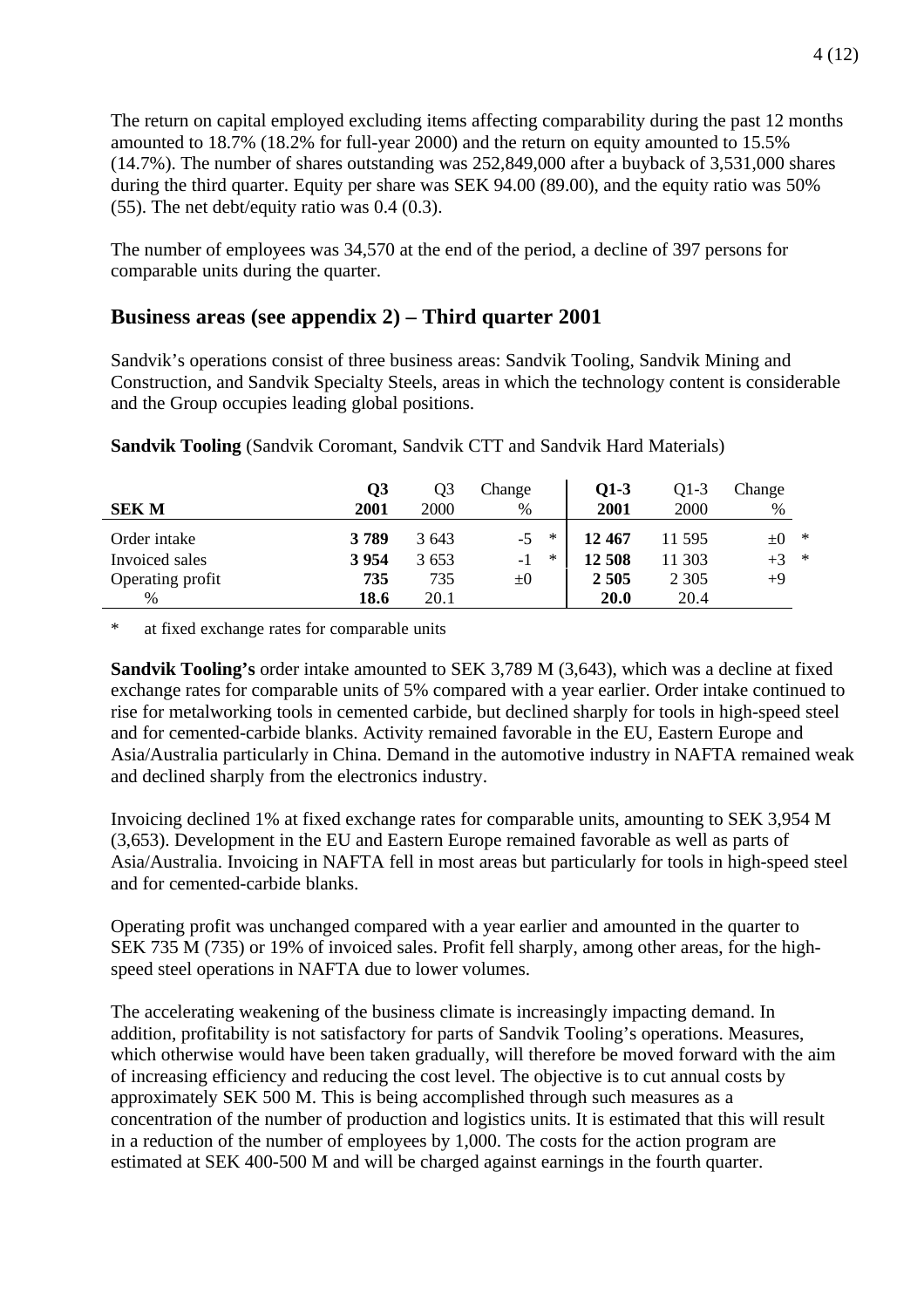|                  | Q3      | Q <sub>3</sub> | Change          | $O1-3$ | $O1-3$  | Change |        |
|------------------|---------|----------------|-----------------|--------|---------|--------|--------|
| <b>SEK M</b>     | 2001    | 2000           | %               | 2001   | 2000    | %      |        |
| Order intake     | 3 040   | 2 7 9 5        | $\ast$<br>$-5$  | 10 134 | 8 1 4 7 | $+12$  | $\ast$ |
| Invoiced sales   | 3 3 9 8 | 2 602          | $\ast$<br>$+17$ | 9652   | 7 5 1 6 | $+15$  | $\ast$ |
| Operating profit | 336     | 286            | $+17$           | 1 002  | 782     | $+28$  |        |
| $\%$             | 9.9     | 11.0           |                 | 10.4   | 10.4    |        |        |

#### **Sandvik Mining and Construction**

at fixed exchange rates for comparable units

**Sandvik Mining and Construction's** order intake amounted to SEK 3,040 M (2,795), a decrease of 5% at fixed exchange rates for comparable units. The comparison is against a strong third quarter in 2000. Demand remained favorable in the mining industry engaged in excavation of precious metals. It was also high from various activities in the energy field, including mining of coal and expansion of hydropower. During the quarter a gradually lower order intake was noted for machinery and project-related business, while demand for tools, service and spare parts remained high. A number of major orders were received, including drilling rigs and loaders for underground mines in Chile and Kazakhstan for mining of copper.

Invoiced sales rose 17% at fixed exchange rates for comparable units, amounting to SEK 3,398 M (2,602). The increase was attributable largely to all market areas except South America.

Operating profit amounted to SEK 336 M (286), or 10% of invoiced sales – an increase of 17%. The improvement in earnings was primarily due to a strong volume trend and high capacity utilization. Much of the production of heavy machinery is outsourced to subcontractors, which limits the adverse effect in the event of a volume decline. At the same time, capacity and manning is continually reviewed to align cost levels.

During the quarter, an agreement was reached with the American company Smith International on establishing of a jointly owned company, Sandvik Smith AB (50/50). Sandvik Tamrock's business unit for production of roller cone bits in Köping, Sweden and Smith International's Smith Bits Mining and Industrial Tools division are being transferred to the new venture. The company has about 200 employees, sales of about SEK 360 M and its head office is in Köping. Operations in the jointly owned company began on 1 October this year and are consolidated within Sandvik Mining and Construction.

The acquisition of Svedala Industri's units for crushing and screening in Sweden and France, with sales of about SEK 1,400 M and 900 employees, was also completed during the quarter. The purchase price for the operations amounts to approximately SEK 550 M, including a consignment stock valued at about SEK 300 M which is being made available to Sandvik. It is assessed that the acquisition will provide a positive contribution to Group earnings as of 2002. The acquired operations form a new business sector, Sandvik Rock Processing, as of 1 October 2001.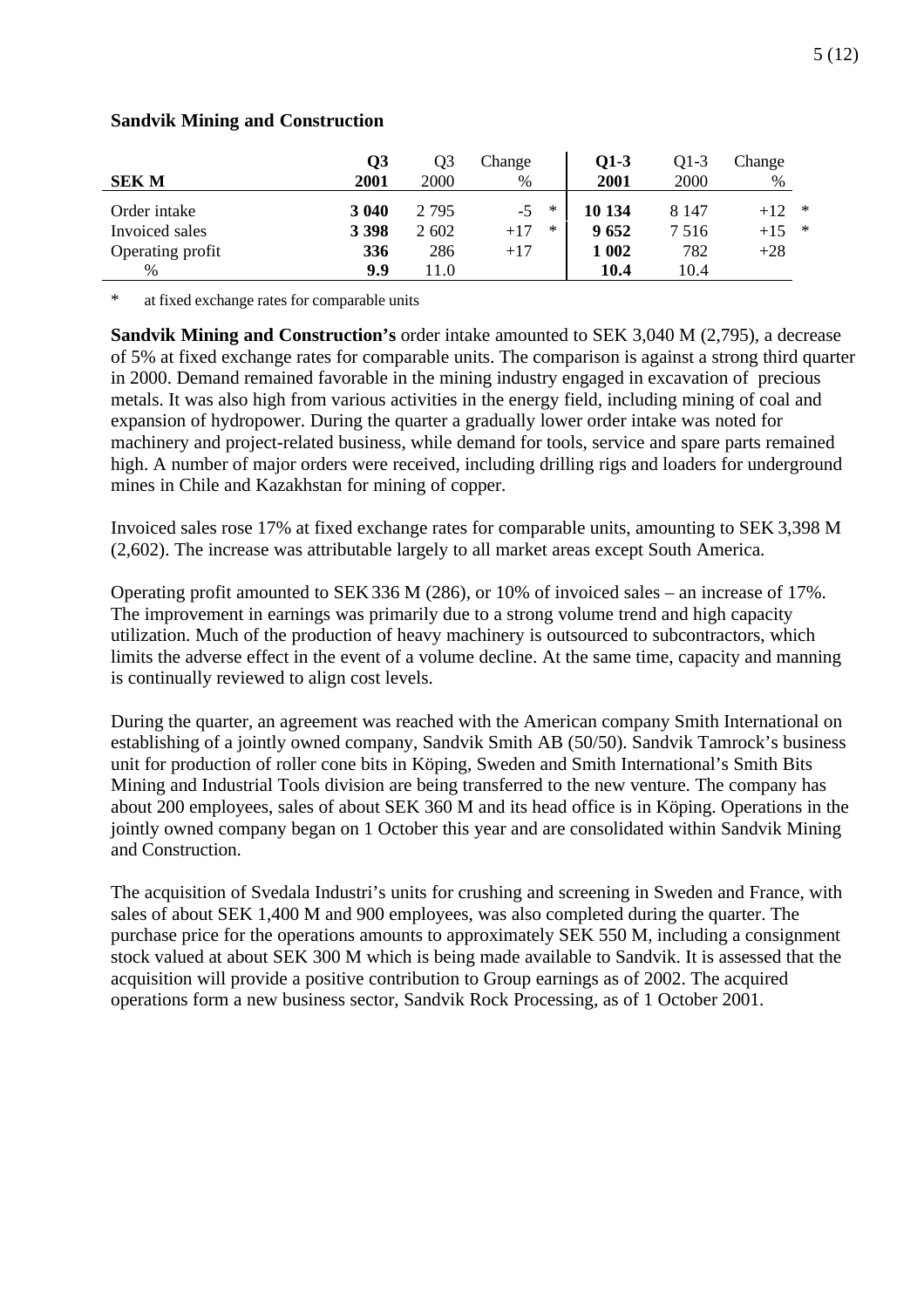| <b>SEK M</b>     | $\overline{O}3$<br>2001 | Q3<br>2000 | Change<br>% |        | $Q1-3$<br>2001 | $Q1-3$<br>2000 | Change<br>$\%$ |        |
|------------------|-------------------------|------------|-------------|--------|----------------|----------------|----------------|--------|
| Order intake     | 3 1 5 4                 | 3 5 2 8    | $-20$       | $\ast$ | 10 692         | 11 039         |                | $\ast$ |
| Invoiced sales   | 3 2 5 8                 | 3 2 8 6    | $-10$       | $\ast$ | 10711          | 10 188         | $-3$           | $\ast$ |
| Operating profit | 295                     | 86         | $+243$      |        | 953            | 674            | $+41$          |        |
| $\%$             | 9.1                     | 2.6        |             |        | 8.9            | 6.6            |                |        |

#### **Sandvik Specialty Steels** (Sandvik Steel, Kanthal and Sandvik Process Systems)

\* at fixed exchange rates for comparable units

**Sandvik Specialty Steels'** order intake amounted to SEK 3,154 M (3,528), a decline of 20% compared with a year earlier, at fixed exchange rates for comparable units. Demand in Europe and parts of Asia/Australia fell. Order intake in NAFTA and South America declined from an earlier low level. Activity weakened further within the consumer-related customer segment and fell sharply within the electronics industry. Demand from the oil/gas- and energy industry was relatively favorable. A number of major orders were received during the quarter in strategic growth areas: tubes to the fertilizer industry in China and India and tubes to the nuclear power industry in the US.

Invoiced sales amounted to SEK 3,258 M (3,286), a decline of 10% at fixed exchange rates for comparable units.

Operating profit amounted to SEK 295 M (86), or 9% of invoiced sales. The increase was sharp compared with the year-earlier earnings, which were charged with restructuring expenses of SEK 210 M. Within Sandvik Steel, an improved product mix, including a higher portion of seamless tubes, had a positive effect during the quarter. Concurrently, Kanthal's earnings were affected adversely by sharply falling demand in the electronics industry. Lower prices for nickel in inventory impacted operating profit negatively by SEK 40 M, compared with a positive effect of SEK 100 M in the third quarter of the preceding year.

The program of change announced last year within Sandvik Steel includes rationalization of the production structure and of the sales organization in Europe. The program, which is beeing implemented during a three-year period, will result in a total reduction in the number of employees of 600-700. During the January-September period 2001, the reduction amounted to 400 persons, of which 100 in the third quarter. Two production units were closed in the UK during the third quarter and a decision was taken regarding a new sales organization in Europe. As a result of the weakened business climate for Sandvik Steel as well as Kanthal, the program of change is being intensified, concurrently as actions are taken to align resources and costs with lower demand.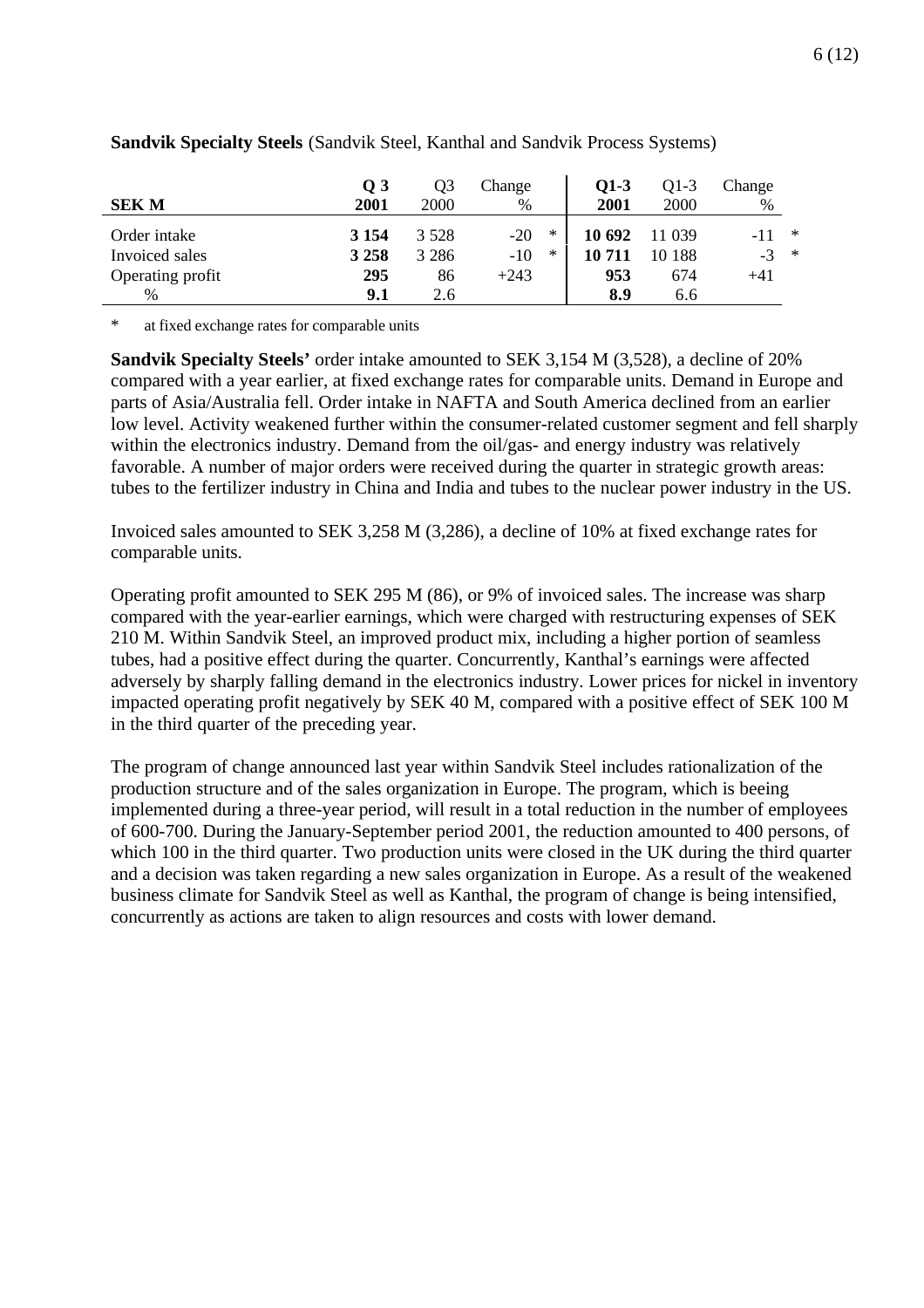## **Quarters 1-3, 2001**

Order intake during the first three quarters amounted to SEK 36,550 M (33,630), which was a total increase of 9% and an unchanged level at fixed exchange rates for comparable units. Invoiced sales amounted to SEK 36,120 M (31,810), a total increase of 14% and 5% at fixed exchange rates for comparable units. Higher exchange rates affected invoicing favorably by 9%.

Operating profit excluding items affecting comparability for the first nine months amounted to SEK 4,825 M (4,115). This is an increase of SEK 710 M, or 17%. The operating margin amounted to 13% of invoicing. Changes in currency rates affected invoicing favorably by about SEK 520 M.

Net financial expense was SEK 360 M (expense: 390) and profit after net financial items excl. items affecting comparability was SEK 4,457 M (3,725), up 20%. The tax rate was 37% and net profit amounted to SEK 2,623 M (2,722).

Cash flow from operating activities was SEK 3,514 M. Group investments in property, plant and equipment were SEK 1,830 M (1,379). Company acquisitions amounting to SEK 172 M were carried out. After investments, acquisitions and divestments, the cash flow was SEK 1,705 M.

The number of employees amounted to 34,570, a decline of 255 for comparable units since the beginning of the year.

Parent company invoicing was SEK 8,636 M (8,996), operating profit was SEK 1,276 M (1,121) and liquid assets plus interest-bearing assets less interest-bearing liabilities amounted to SEK 809 M (1,785 at 31 December 2000).

| <b>Key figures</b>                                                   | $Q1-3$       | $Q1-3$  |
|----------------------------------------------------------------------|--------------|---------|
|                                                                      | 2001         | 2000    |
| No. of shares at end of period ('000)                                | 252 849      | 258 696 |
| Earnings per share before items affecting comparability, SEK*        | <b>14.10</b> | 11.10   |
| after full dilution <sup>**</sup>                                    | 13.80        | 10.90   |
| Earnings per share after items affecting comparability, SEK*         | <b>14.10</b> | 13.20   |
| after full dilution <sup>**</sup>                                    | 13.80        | 13.00   |
| Return on capital employed before items affecting comparability*     | 18.7%        | 17.8%   |
| Return on shareholders' equity before items affecting comparability* | 15.5%        | 13.9%   |
| Net debt/equity ratio                                                | 0.4          | 0.3     |

\* Most recent 12 months divided by average number of outstanding shares, 257,063,000 as per 30 September 2001.

\*\* Average no. of shares after full dilution of outstanding convertible and warrants programs amounts to 261,984,000 as per 30 September 2001.

#### **Accounting principles**

This interim report has been prepared in accordance with the Swedish Financial Accounting Standards Council's recommendation RR20 Interim Financial Reporting. At 1 January 2001, an additional number of recommendations from the Swedish Financial Accounting Standards Council became effective. Application from this date of RR9 Income Taxes resulted in a change in accounting principles and the comparable figures for 2000 were adjusted accordingly. The application of other new recommendations have not had any material effect on Sandvik's reporting.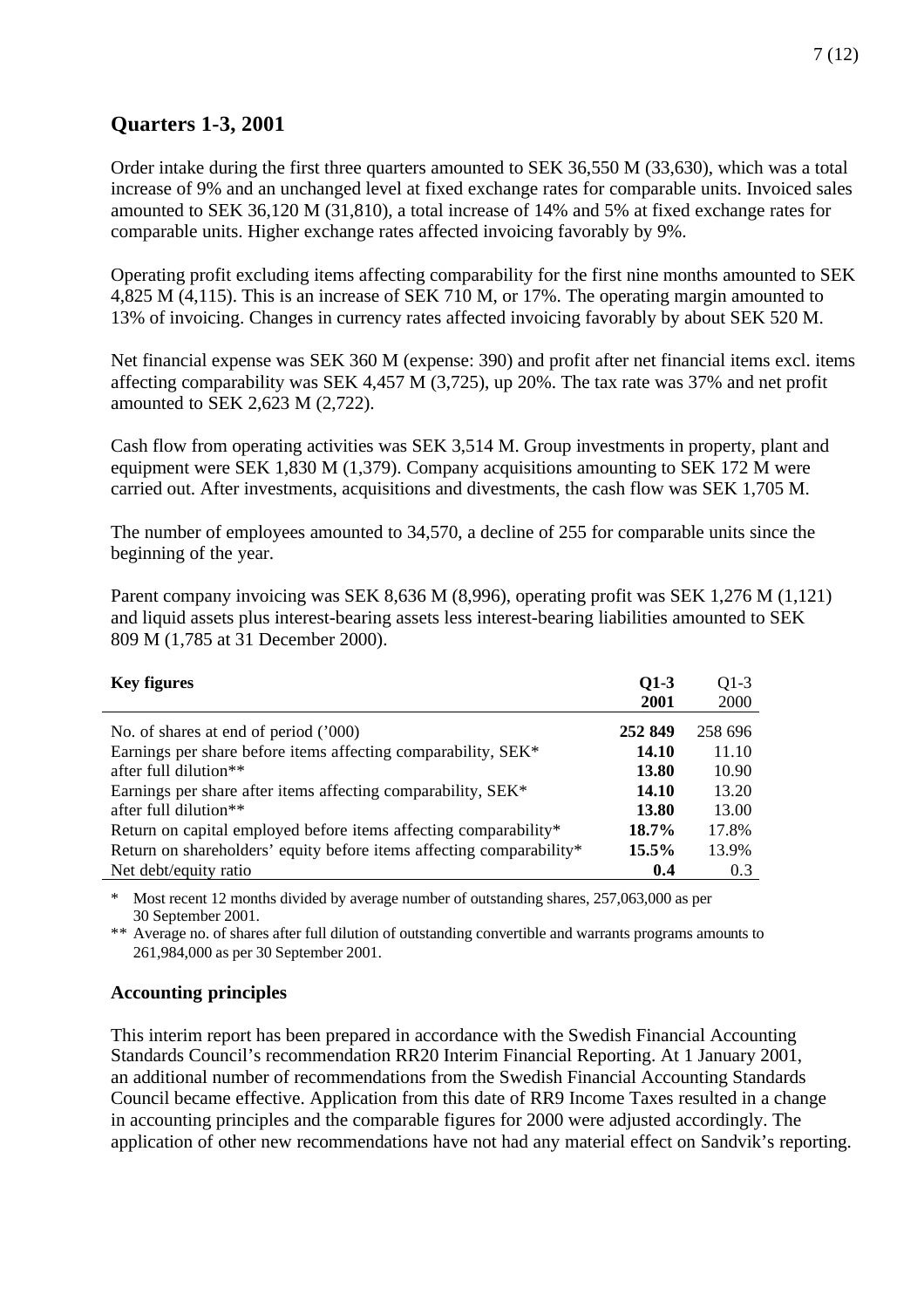### **Buyback of shares**

At 30 September 2001, Sandvik's holding of own shares (treasury stock) totaled 5,847,000, corresponding to 2.3% of the total number of shares (258,696,000). The purchase amount was SEK 1,257 M. In accordance with the decision at the Annual General Meeting in May 2001, Sandvik is authorized to repurchase a total of 12,934,800 shares, corresponding to 5% of the total number of shares. The authorization is valid for the period up to the date of the next Annual General Meeting.

### **Structural changes**

- In the beginning of January 2001, Sandvik Steel announced plans to shut down its manufacturing of seamless tubes in the UK. The closing was carried out in August 2001 and affected a total of approximately 250 employees. This was part of a program of change announced earlier within Sandvik Steel.
- In January 2001, Sandvik became a joint owner of Endorsia.com International AB, an e-business site for industrial products and services in Europe.
- In February, it was decided to close the unit for down-the-hole drilling tools in Mexico with about 60 employees and transfer the operations to Sandvik Tamrock Tool's rock-drilling plant in Sandviken, Sweden, which already produces the corresponding tools.
- In February, Sandvik CTT entered into an agreement with the UK based company Angus MacInnes & Co., Glasgow, to take over the sales and marketing of Prototyp products in the UK.
- In March, Sandvik acquired the remaining 49% of the shares in Sandvik Choksi Ltd. from the Indian company Choksi Tube Company Ltd. Sandvik has owned 51% of the shares since the company was founded in 1996.
- Following completion of a public share offer on 10 July 2001, Sandvik purchased an additional 284,530 shares in Sandvik Asia Ltd, India, at the price of SEK 55 M. The ownership interest thereafter is 89%.
- In May, Sandvik Tooling acquired 80% interest in the production and sales of solid-carbide tools of the Brazilian company Hurth Infer SA. Sandvik Hurth Infer has annual sales of SEK 65 M, and 75 employees.
- In June, Sandvik Mining and Construction acquired the Chilean company Bafco Mineria y Servicios S.A., a leader in providing service to the mining industry in Chile. Sales amount to about SEK 85 M, with 180 employees.
- In August, Sandvik Mining and Construction reached an agreement with the American company Smith International, Inc., Houston, Texas, to form a jointly owned company (50/50), Sandvik Smith AB. The new company has sales of about SEK 360 M and slightly more than 200 employees. The head office is being based in Köping, Sweden and operations began on 1 October 2001.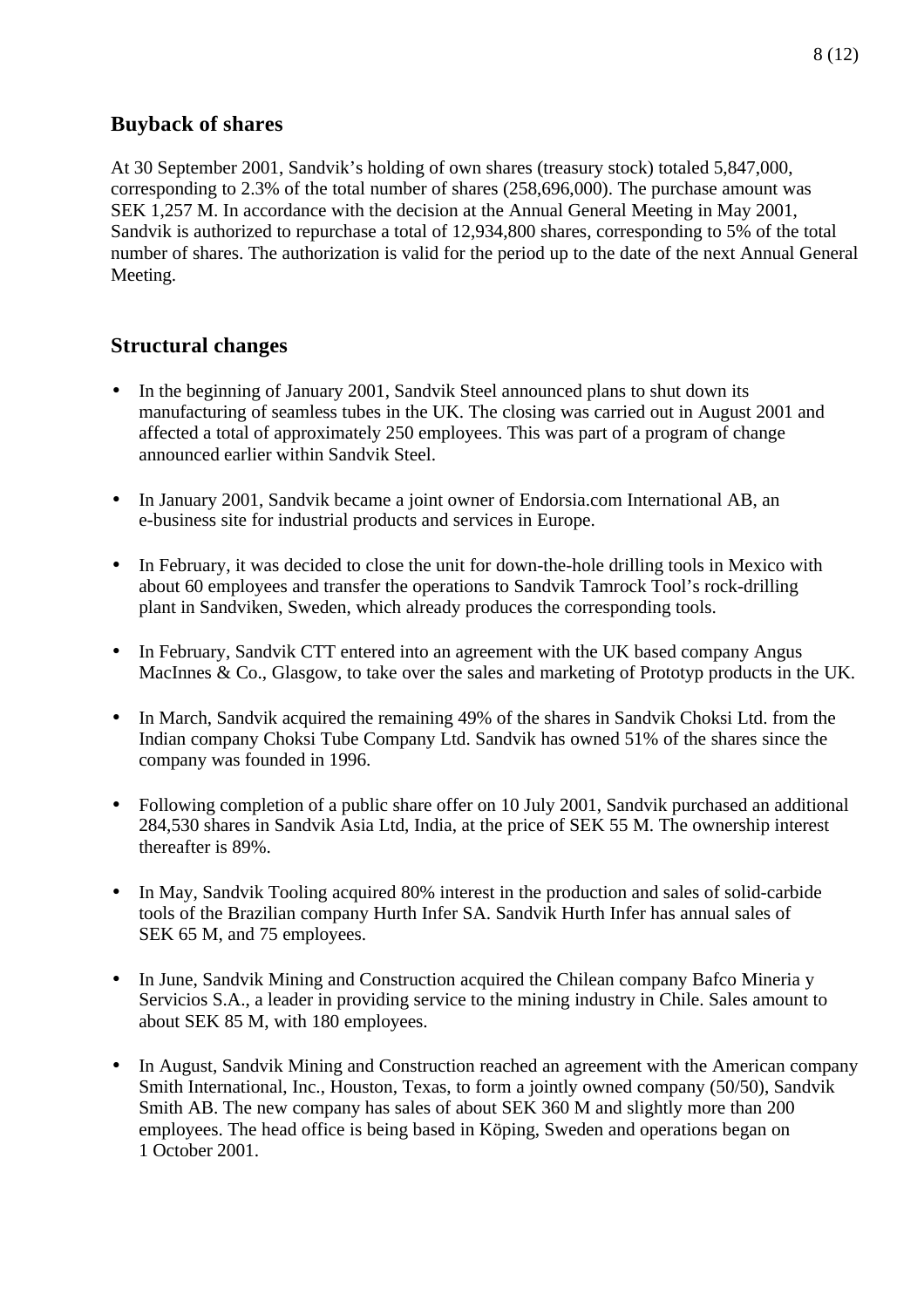- In August, Sandvik's Pension Fund in Sweden was formed. Concurrently, SEK 1,070 M was transferred from the Swedish Sandvik companies to this newly formed pension fund, which is independent of the Group. The amount represented the companies' pension liability to salaried employees which thereby is no longer included in the consolidated balance sheet.
- In September, Sandvik reached an agreement with the main owners of the German company Walter AG covering the acquisition of shares resulting in a controlling interest in the company. The transaction is subject to approval being granted by the competition authorities. Walter's operations include tools for chip-forming metalworking, software systems for tool-management and numerically controlled grinding machines. Sales in 2000 amounted to SEK 2,900 M, with about 2,000 employees.
- In September, Sandvik Mining and Construction concluded the acquisition of parts of Svedala Industri's units for crushing and screening in accordance with an agreement with the Finnish company Metso Corporation. The operations, which generate sales of SEK 1,400 M with about 900 employees, are being consolidated from 1 October.

Sandviken, 9 November 2001

Sandvik AB; (publ)

Clas Åke Hedström President and CEO

Appendices:

- 1. Group summary
- 2. Invoicing and operating profit

The interim report for the third quarter has not been audited by the Company's auditors. The year-end report for 2001 will be published on 14 February 2002.

For additional information, please call +46 (0)26-26 10 01.

A combined presentation and telephone conference will be held at Operaterassen in Stockholm on 9 November at 1.00 p.m. For further information visit www.sandvik.com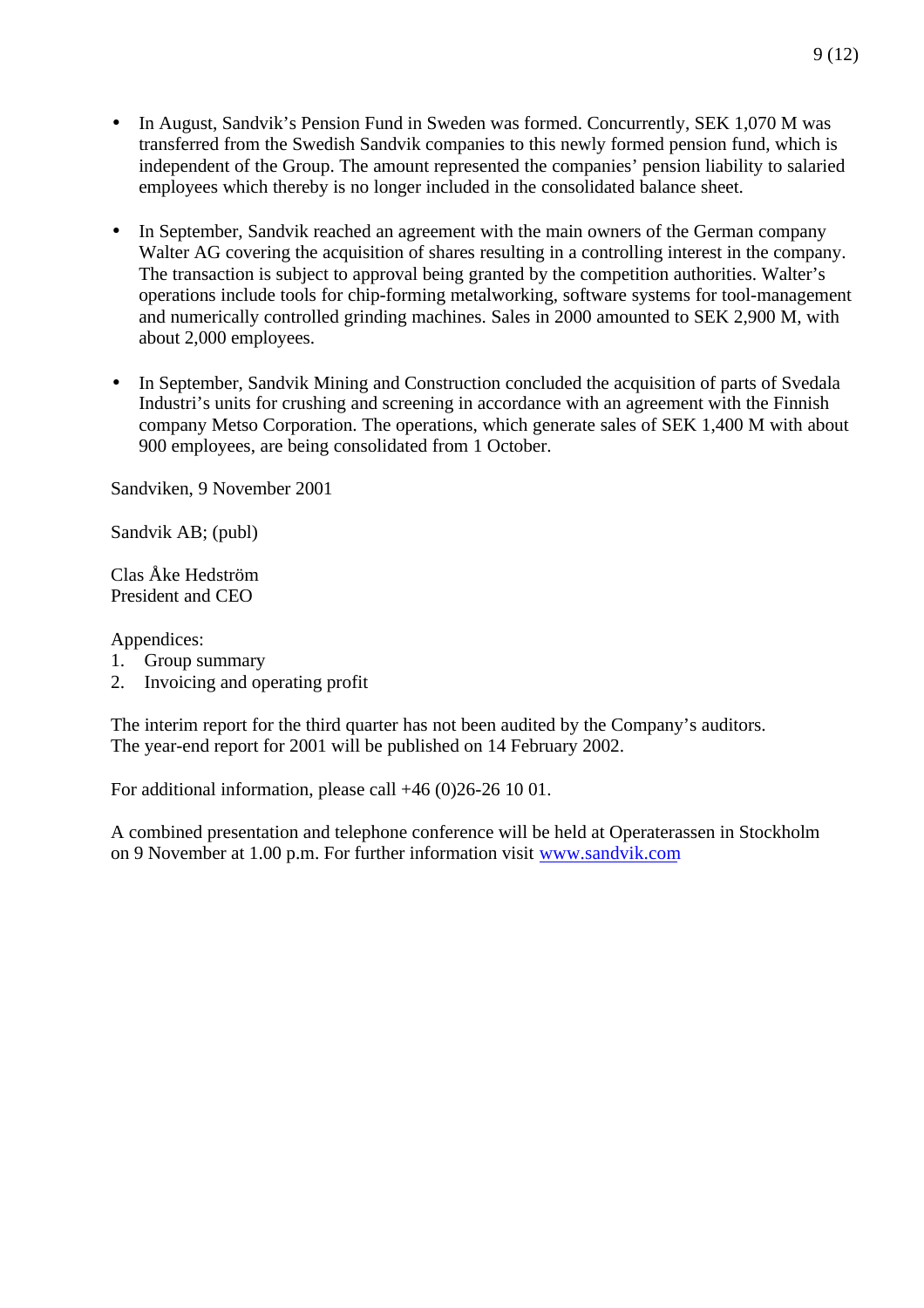# **Consolidated Financial Information, SEK M**

|                                                                   | Q <sub>3</sub>   | Q <sub>3</sub>   | $Q1-3$          | $Q1-3$   |
|-------------------------------------------------------------------|------------------|------------------|-----------------|----------|
| <b>Income statement</b>                                           | 2001             | 2000             | 2001            | 2000     |
| Invoiced sales                                                    | 11 630           | 10 450           | 36 120          | 31 810   |
| Cost of goods sold                                                | $-8175$          | $-7231$          | $-24667$        | $-21386$ |
| Gross profit                                                      | 3 4 5 5          | 3 2 1 9          | 11 453          | 10 4 24  |
|                                                                   |                  |                  |                 |          |
| Selling, general and administrative expenses                      | $-2136$          | $-2070$          | $-6721$         | $-6442$  |
| Other operating income and expenses                               | 106              | 76               | 93              | 133      |
| Items affecting comparability                                     |                  |                  |                 | 660      |
| Operating profit                                                  | 1 4 25           | 1 2 2 5          | 4825            | 4 7 7 5  |
| Financial income and expenses, net                                | $-128$           | $-150$           | $-368$          | $-390$   |
| Profit after financial items                                      | 1 297            | 1 0 7 5          | 4 4 5 7         | 4 3 8 5  |
| Taxes                                                             | $-513$           | $-405$           | $-1664$         | $-1503$  |
| Minority interests                                                | $-44$            | $-44$            | $-170$          | $-160$   |
| Net profit                                                        | 740              | 626              | 2623            | 2 7 2 2  |
|                                                                   |                  |                  |                 |          |
| <b>Cash-flow statement</b>                                        |                  |                  |                 |          |
| Profit after financial items                                      | 1 2 9 7          | 1 0 7 5          | 4 4 5 7         | 4 3 8 5  |
| Items not affecting cash flow                                     | $-79$            | $-263$           | $-620$          | $-735$   |
| Reversal of depreciation                                          | 627              | 585              | 1819            | 1696     |
| Taxes paid                                                        | $-402$           | $-199$           | $-1357$         | $-1204$  |
| Change in inventories                                             | $-91$            | $-56$            | $-906$          | $-579$   |
| Change in current receivables and operating liabilities           | 467              | 810              | 121             | $-151$   |
| Cash flow from operating activities                               | 1819             | 1952             | 3514            | 3 4 1 2  |
|                                                                   | $-648$           |                  |                 | $-1863$  |
| Investments, acquisitions and divestments                         | 1625             | $-495$<br>$-787$ | $-1809$<br>3764 | 874      |
| Change in short-term and long-term loans<br>Buyback of own shares | $-847$           |                  | $-1257$         |          |
| Payment to newly established pension fund                         | $-1070$          |                  | $-1070$         |          |
| Dividends paid                                                    | $\boldsymbol{0}$ | $\boldsymbol{0}$ | $-2554$         | $-2266$  |
| Net cash flow                                                     | 879              | 670              | 588             | 157      |
|                                                                   |                  |                  |                 |          |
| Liquid funds at beginning of period                               | 1916             | 1858             | 2 0 9 7         | 2 3 6 9  |
| Exchange-rate differences in liquid funds                         | 1                | 60               | 111             | 62       |
| Liquid funds at end of period                                     | 2796             | 2 5 8 8          | 2796            | 2 5 8 8  |
| Change in shareholders' equity                                    |                  |                  |                 |          |
| Opening equity as shown in approved balance sheet                 |                  |                  | 22 472          | 20 109   |
| Effect of change in accounting principles                         |                  |                  | 547             | 516      |
| Opening equity adjusted to new principles                         |                  |                  | 23 019          | 20 625   |
| Effect of change in exchange rates                                |                  |                  | 1699            | 611      |
| Dividend to shareholders                                          |                  |                  | $-2328$         | $-2070$  |
| Buyback of own shares                                             |                  |                  | $-1257$         |          |

Result of the period **2 623** 2 722 Closing balance **23 756** 21 888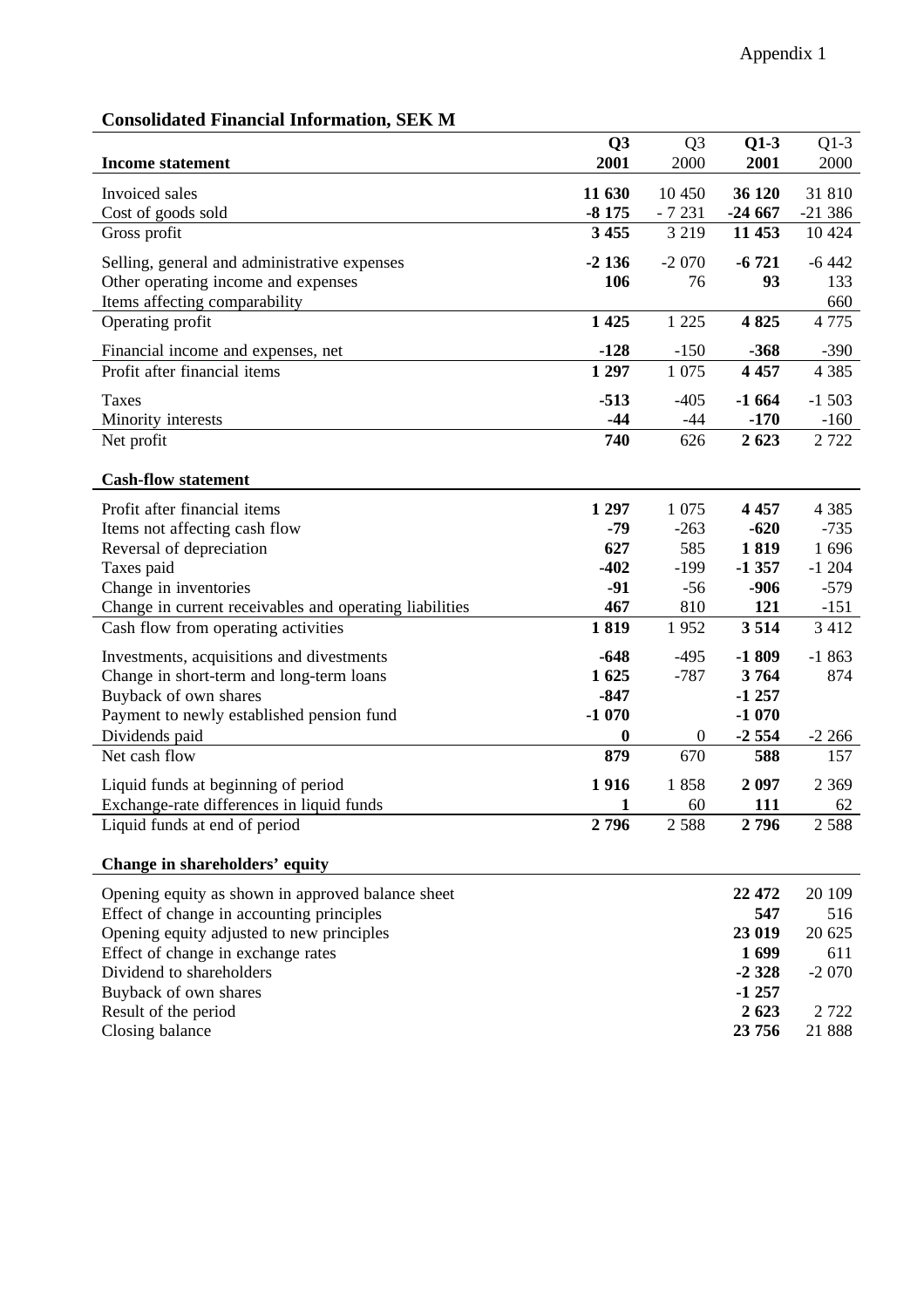|                                                        | 30 Sept | 31 Dec  |
|--------------------------------------------------------|---------|---------|
| <b>Balance sheet</b>                                   | 2001    | 2000    |
| Fixed assets                                           | 21 809  | 19 15 6 |
| Inventories                                            | 13 216  | 11 508  |
| Current receivables                                    | 11878   | 11 147  |
| Liquid assets                                          | 2 7 9 6 | 2 0 9 7 |
| Total assets                                           | 49 699  | 43 908  |
| Shareholders' equity                                   | 23 756  | 23 019  |
| Minority interests                                     | 949     | 931     |
| Interest-bearing provisions and liabilities            | 12 033  | 8 7 4 1 |
| Non-interest-bearing provisions and liabilities        | 12 961  | 11 217  |
| Total provisions, liabilities and shareholders' equity | 49 699  | 43 908  |